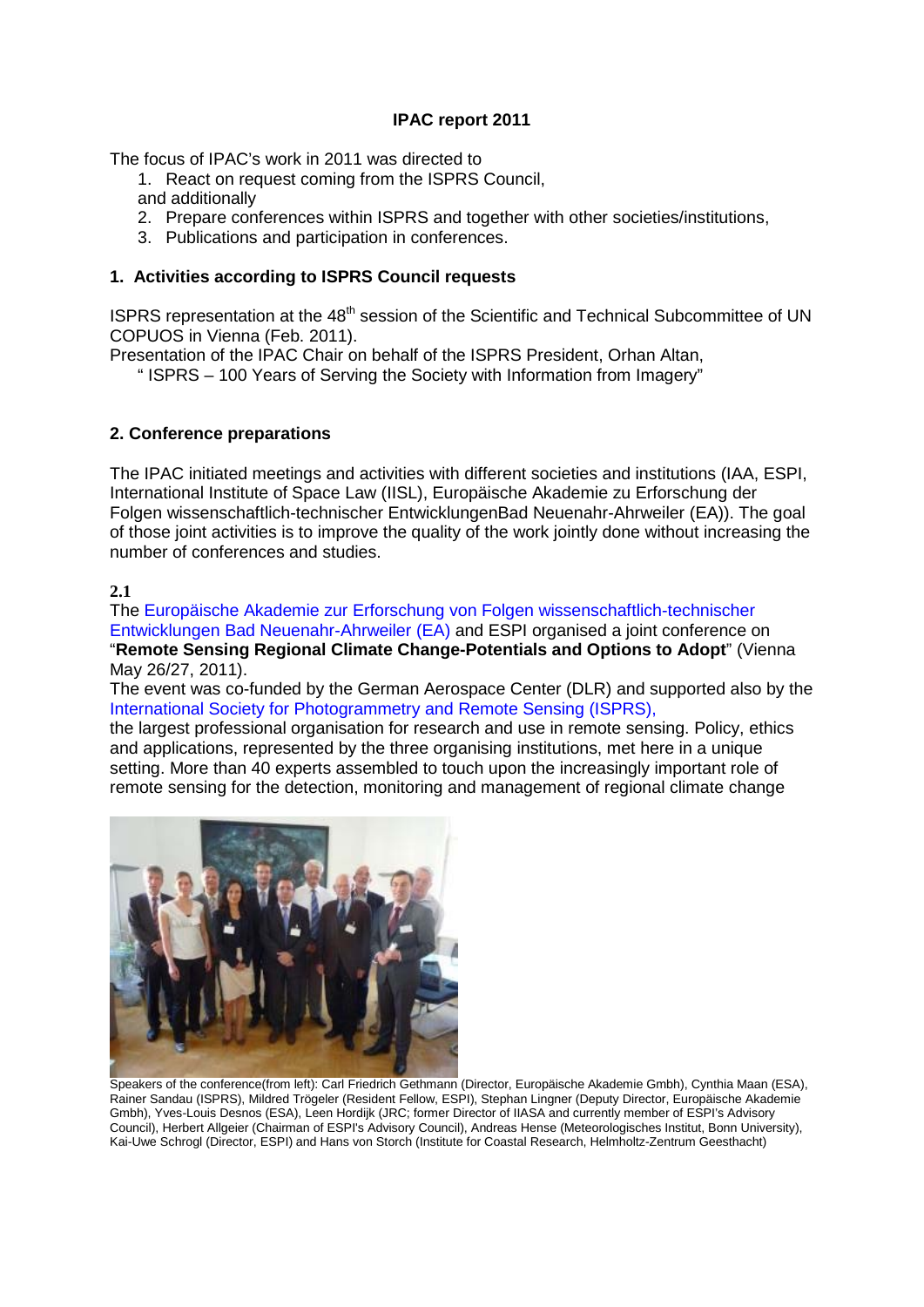

Round table on analysis and assessment of regional climate change (from the left): Andreas Hense, Gunter Schreier, Stephan Lingner, Yves-Louis Desnos, Leen Hordijk and Kai-Uwe Schrogl

See also: **ESPI Conference: "Remote Sensing Regional Climat Change", 26-27 May 2011** [Programme](http://www.espi.or.at/ESPI%20Workshop:) [Report](http://www.espi.or.at/index.php?option=com_content&view=article&id=684:espi-hosts-conference-on-remote-sensing-regional-climate-change&catid=39&Itemid=37) **[Presentation](http://www.espi.or.at/images/stories/dokumente/presentations2011/PPT_Climate_Change_ESPI_26-27_May_2011_FINAL.pdf)** 

## **2.2 Preparation of joint sessions at the ISPRS Congress in Melbourne**

IPAC is in the process of organizing Special Sessions/Events at the Melbourne Congress:

| <b>IAA and ISPRS</b>  | Space Agencies Forum                                                                 |
|-----------------------|--------------------------------------------------------------------------------------|
| IAA, IISL and IPAC    | General Legal Issues Concerning Space Law and EO Satellite Data                      |
|                       | IAA, IISL and IPAC Treaty Monitoring and Law Enforcement By Means of Spaceborne      |
| <b>Remote Sensing</b> |                                                                                      |
|                       | IAA, IISL and IPAC The Value of Evidence of EO Satellite Data in Court Cases: Theory |
| and Practice          |                                                                                      |
| IAA and WG I/6        | <b>Small Satellites</b>                                                              |

For the **ISPRS/IPAC,IAA, IISL sessions** see also attachment. This process is still active.

## **4. Publications and conference participation of IPAC members**

This is a selection of activities of IPAC members in ISPRS/IPAC organised ecents.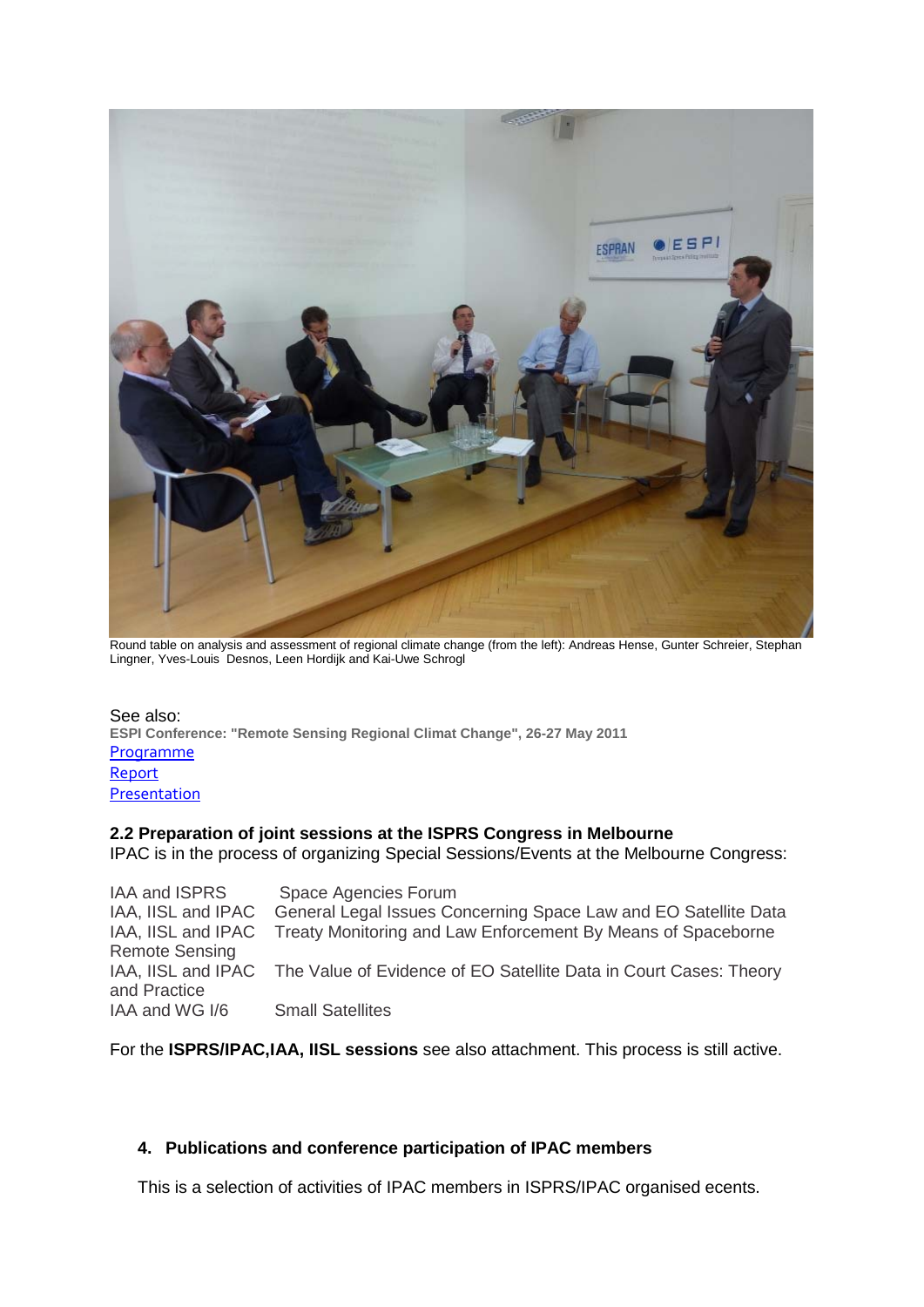- Gunter Schreier: International coordination in the use of remote sensing data. Paper at the ESPI-Workshop **Remote Sensing Regional Climate Change-Potentials and Options to Adopt**" (Vienna May 26/27, 2011).
- Gunter Schreier: Panel discussion member at the ESPI-Workshop . **Remote Sensing Regional Climate Change-Potentials and Options to Adopt**" (Vienna May 26/27, 2011).
- Rainer Sandau: Implications of new trends in small satellite development. In: **"Yearbook on Space Policy 2009/2010: Space for Society", SpringerWienNewYork, 2011**

You may find the official announcement of the book's release on the ESPI web site: [http://www.espi.or.at/index.php?option=com\\_content&view=article&id=732:25-august-2011](https://owa.dlr.de/owa/redir.aspx?C=514da097d61f4ce2aaec2bb2833c8207&URL=http%3a%2f%2fwww.espi.or.at%2findex.php%3foption%3dcom_content%26view%3darticle%26id%3d732%3a25-august-2011-qyearbook-on-space-policy-20092010-space-for-societyq-published%26catid%3d39%3anews-archive%26Itemid%3d37) [qyearbook-on-space-policy-20092010-space-for-societyq-published&catid=39:news](https://owa.dlr.de/owa/redir.aspx?C=514da097d61f4ce2aaec2bb2833c8207&URL=http%3a%2f%2fwww.espi.or.at%2findex.php%3foption%3dcom_content%26view%3darticle%26id%3d732%3a25-august-2011-qyearbook-on-space-policy-20092010-space-for-societyq-published%26catid%3d39%3anews-archive%26Itemid%3d37)[archive&Itemid=37.](https://owa.dlr.de/owa/redir.aspx?C=514da097d61f4ce2aaec2bb2833c8207&URL=http%3a%2f%2fwww.espi.or.at%2findex.php%3foption%3dcom_content%26view%3darticle%26id%3d732%3a25-august-2011-qyearbook-on-space-policy-20092010-space-for-societyq-published%26catid%3d39%3anews-archive%26Itemid%3d37)

The book is available for purchase through the publisher's web site [\(http://www.springer.com/astronomy/space+exploration/book/978-3-7091-0941-0\)](https://owa.dlr.de/owa/redir.aspx?C=514da097d61f4ce2aaec2bb2833c8207&URL=http%3a%2f%2fwww.springer.com%2fastronomy%2fspace%2bexploration%2fbook%2f978-3-7091-0941-0).

## Attachment

# Proposal for a joint ISPRS/IAA/IISL Symposium **Actual policy issues of space borne Earth observation** in Melbourne, 2012

## **1. General legal issues concerning space law and EO satellite data**

- Liability aspects of space systems: theory and practice
- International law obligations on provision of information and EO data
- Public access to electronic data
- intellectual property rights issues in the context of EO data
- privacy and very high resolution EO data

## **2. Treaty monitoring and law enforcement by means of spaceborne remote sensing**

- Importance and practice of disarmament treaties monitoring
- National law and the use of satellites for monitoring
- Environmental treaties and climate change agreements/protocols verification
- Maritime surveillance from space (ship traffic, discharge oil, illegal fishery, illegal immigration, trafficking and piracy…)
- 3. **The value of evidence of EO satellite data in court cases: theory and practice**
- State of the art in EO satellite data products (reliability, audit trail…)
- The use of evidence in international court cases
- The use of evidence in common law proceedings (judge and attorney perspectives...)
- The use of evidence in civil law proceedings (judge and attorney perspectives…)

## **Comments:**

The basic idea is to have volunteer session co-chairs from both parties who are interested and able to organise sessions to the themes (which are hopefully of sufficient good general interest